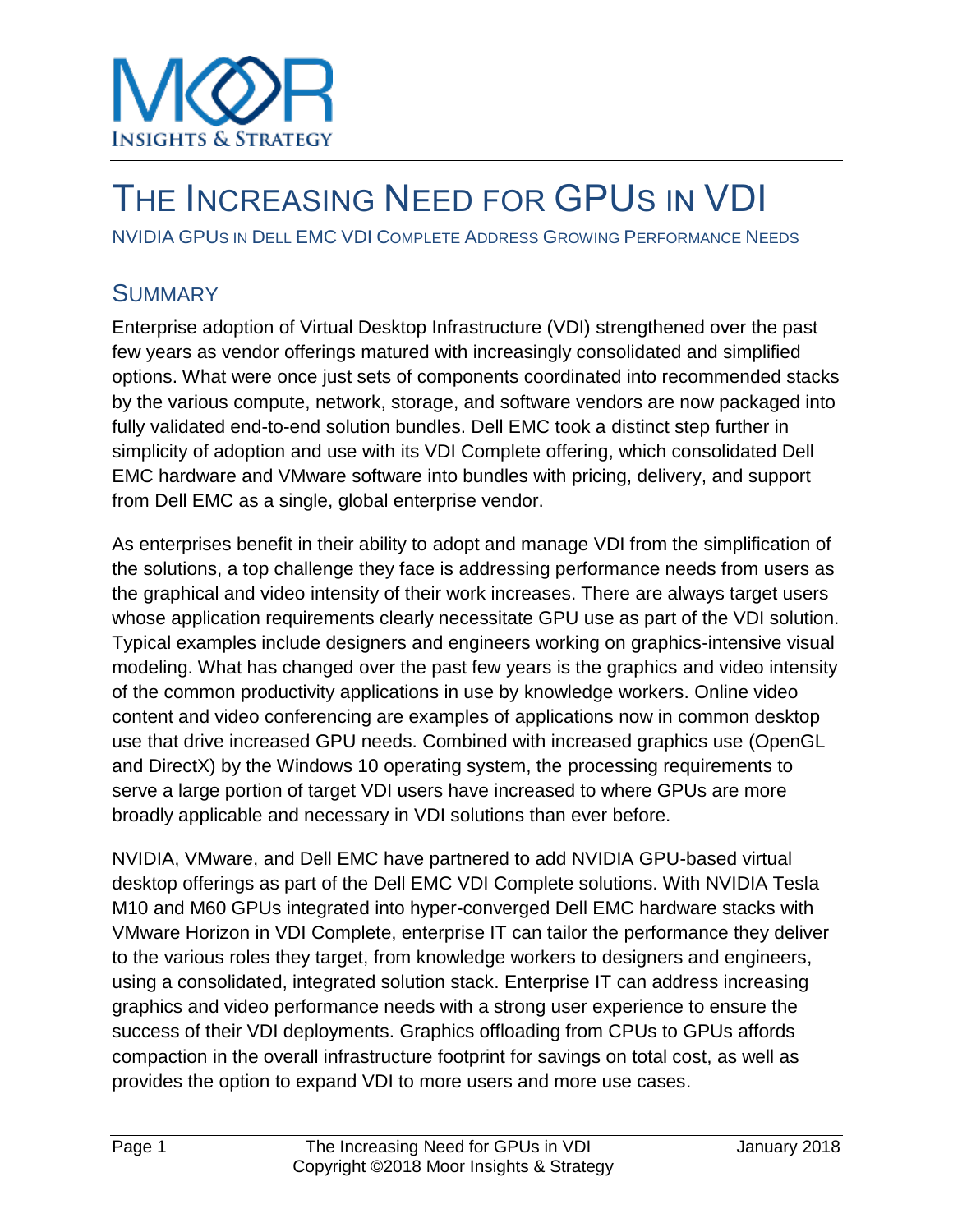## THE CHALLENGES OF GROWTH IN VDI GRAPHICS REQUIREMENTS

Graphic and video performance is always a critical consideration in VDI deployment planning. A high-quality user experience is critical to VDI success. No matter how quick, robust, and cost-efficient a VDI deployment may be, substantial user rejection of the solution is one of the easiest ways for a VDI roll-out to fail.

For some target user roles, particularly designers and engineers, 3D graphics requirements are so high that they require use of GPUs for VDI viability as a solution. Applications common to those roles, such as Autodesk AutoCAD, Dassault Systèmes SOLIDWORKS, and Esri ArcGIS, simply will not function or are unusable without the use of a GPU.

Those applications have long had clear-cut GPU needs, whereas typical knowledge worker applications normally did not necessitate GPU use. Three factors have combined to change this assumption when working to maximize the scope of roles addressed in a new VDI deployment or grow an existing deployment.

First, the way knowledge workers conduct their roles has evolved dramatically with the availability of broadened and improved applications and content available to them, particularly in image and video media. The consumerization of video has brought online video, such as YouTube, into everyday business use as an enterprise-relevant knowledge repository for research and training on technologies, market data, and customer information, to name just a few types of information. Similarly, video conferencing applications, such as Microsoft Skype, have become an expected available tool in many roles where relationship-building and/or tight collaboration are critical to success. These applications consume substantial processing resources, and without a GPU, performance can slow to the point where the visual lag results in such a poor experience that they cannot be used.

A second driver of GPU adoption in VDI environments is the evolution of rich media website browsing. For example, use of multimedia websites like Google Earth has become a basic assumed tool to which knowledge workers expect to have access. Browsing business-applicable news sites is a requirement in many knowledge worker roles, and those sites have become dynamic and multimedia-intensive with many images per page and automated video playing upon page access. The increased media involved in these everyday web applications increases the importance of planning for graphics capability in VDI deployments.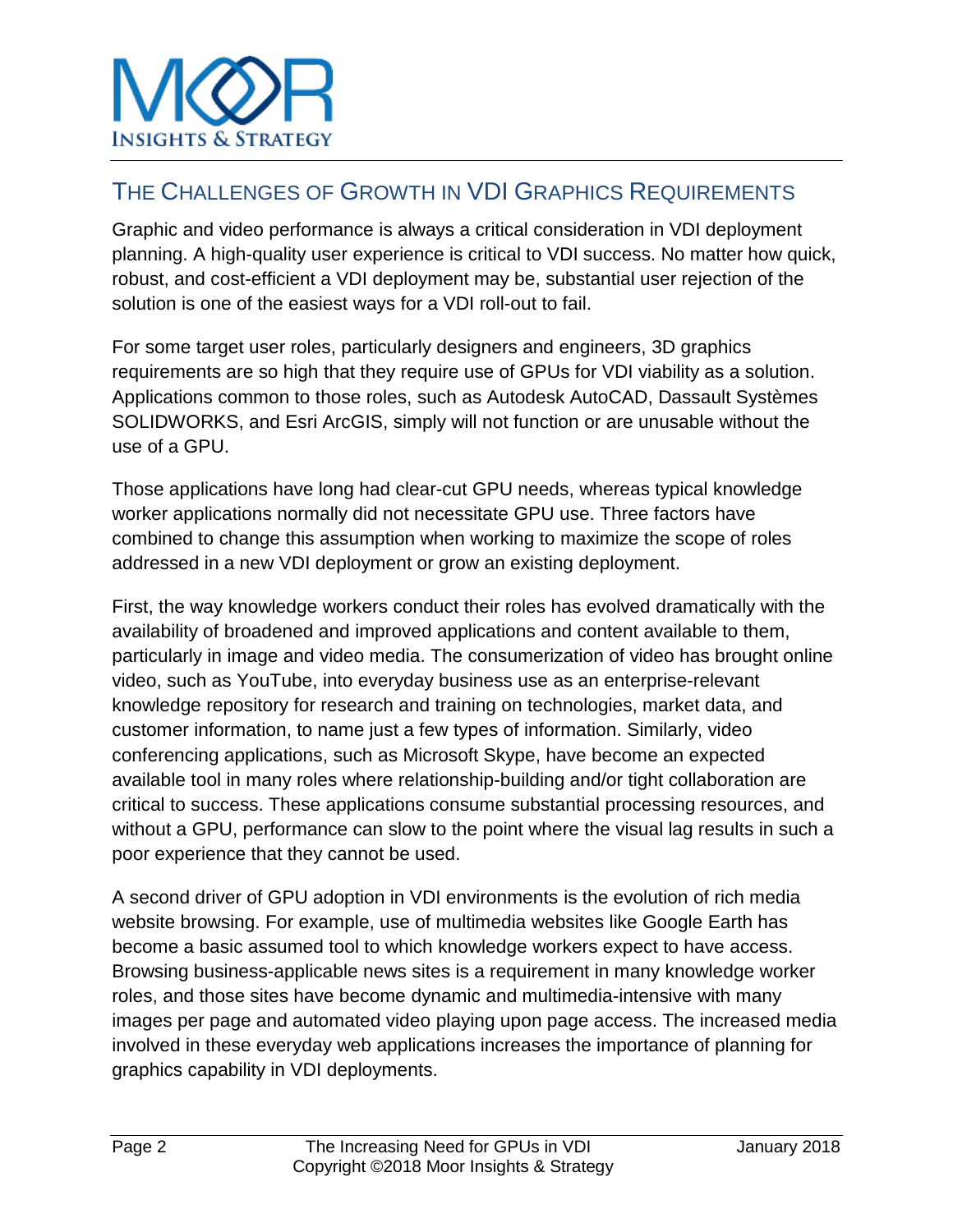# **INSIGHTS & STRATEGY**

The third factor that drives a need to revisit VDI graphics performance requirements of knowledge workers is the graphics use (OpenGL and DirectX) of the latest Windows operating system and common productivity applications themselves. Testing by Lakeside Software<sup>1</sup> found that Windows 10 increased CPU consumption by 32 percent when compared to Windows 7, due to increased graphics requirements – as is common in successive operating system versions where the user experience is improved to take advantage of improvements in the average hardware profile. With Windows 7 approaching Microsoft's end of extended support on January 14, 2020, enterprises planning their upgrade to Windows 10 need to factor this into their VDI decision-making. Plus, graphics performance for supporting Windows 10 is a moving target. As Microsoft continues to roll out updates to Windows 10, adding new features and UI framework updates, graphics support may need to adjust as well.

It's not just the Windows 10 operating system that is more graphics intensive, but also the common productivity applications. For example, Lakeside Software found that the Microsoft Office Outlook, PowerPoint, and Excel applications all increased in graphics demands by 53-85% in their use on Windows 10 versus their use on Windows 7.

This means that without a GPU, a VDI user conducting common knowledge worker tasks is likely to have a slower, less responsive experience. Their ability to scroll, view tables and images, watch video, and access websites will feel rough. On the other hand, the addition of GPUs to the VDI infrastructure along with GPU virtualization software can emulate a native, PC-like experience, providing users the performance and freedom they expect.

## NVIDIA GPU INTEGRATION FOR VDI GRAPHICS PERFORMANCE

NVIDIA, VMware, and Dell EMC have partnered to add NVIDIA Tesla M10 and M60 GPUs to the Dell EMC VDI Complete portfolio to help enterprise IT address these graphics and video performance needs.

In a VDI environment powered by NVIDIA virtual GPU, the NVIDIA virtual GPU software is installed at the virtualization layer along with the hypervisor. The NVIDIA virtual GPU software creates virtual GPUs enabling every virtual machine (VM) to share the physical GPU installed on the server. The NVIDIA virtualization software includes a graphics driver for every VM. Sometimes referred to as server-side graphics, this method

l <sup>1</sup> [Lakeside Software White Paper.](http://www.nvidia.com/object/lakeside-software-whitepaper-win10-vs-win7.html) Elevating User Experience Through GPU Acceleration: A Windows 10 versus Windows 7 Analysis. 2017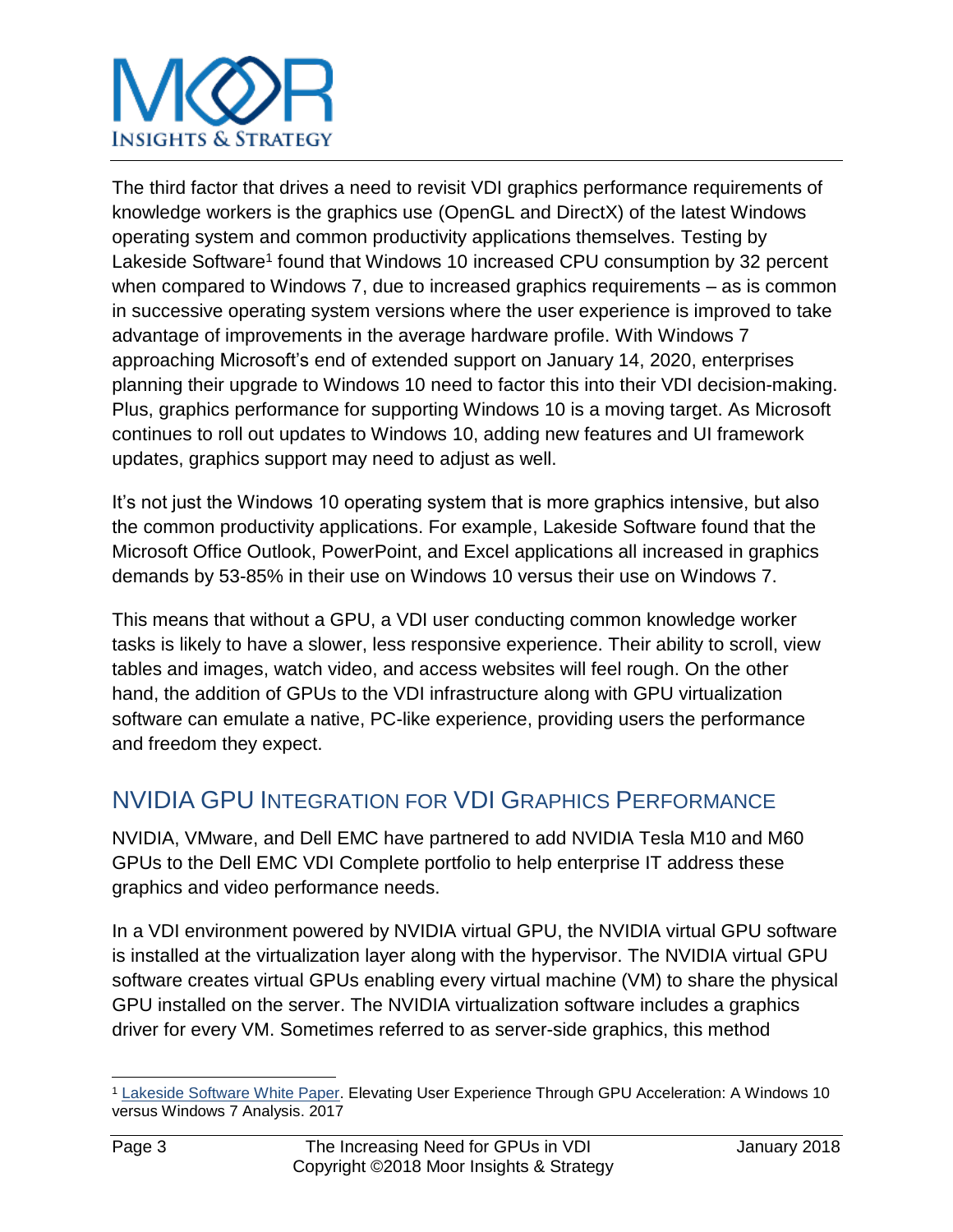

enables every virtual machine to get the benefits of a GPU just like a physical desktop. Offloading work typically done by the CPU to the GPU, such as DirectX and OpenGL workloads as well as video streaming, delivers an improved user experience with more effective use of CPU and GPU resources. This allows support for demanding engineering and creative applications in virtualized (and even cloud) environments as well.

## FIGURE 1. NVIDIA VIRTUAL GPU DELIVERS A GPU EXPERIENCE TO EVERY VIRTUAL DESKTOP



*Source: NVIDIA*

The NVIDIA GPUs combined with NVIDIA GRID Virtual PC (GRID vPC) or GRID Virtual Apps (GRID vApps) software enable strong graphics and video performance for rich web and productivity applications, while NVIDIA GPUs combined with NVIDIA Quadro Virtual Data Center Workstation (Quadro vDWS) deliver the performance required for graphics-intensive design and engineering applications. Dell EMC also offers higher end NVIDIA GPU options with Tesla P40 GPUs but recommends M10 and M60 for VDI use short of very high-performance needs, such as larger GPU memory allowance or virtualized use of CUDA with VDI. Tesla M10 is the recommended GPU for Windows 10 VDI use for highest density deployments, and M60 is available for higher performance users, particularly for serving a mix of knowledge workers and designers or engineers from a unified VDI infrastructure deployment.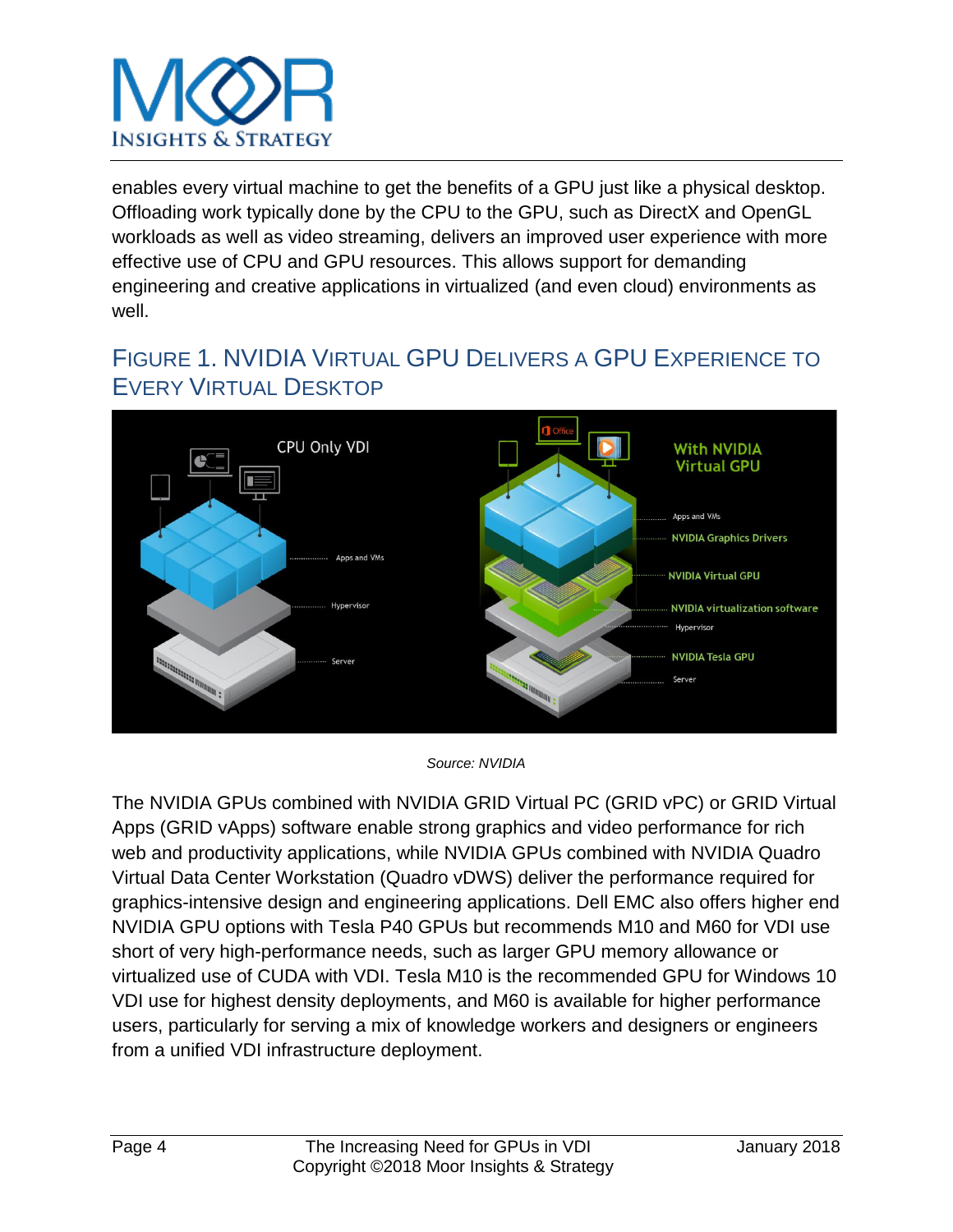

On top of the NVIDIA GPU integration into the easy to adopt and manage model of VDI Complete is the added value of NVIDIA virtual GPU management and monitoring capabilities to provide end-to-end visibility across your IT infrastructure with real-time insight into GPU performance. Broad partner integrations ensure that IT can use the tools they are already familiar with today.

For example, NVIDIA virtual GPU dashboards in VMware vRealize Operations (vROps) provide end-to-end GPU insights for the most comprehensive view of your virtualized infrastructure, supporting IT architects, administrators, and help desk use cases. IT now has a broader view of what is going on in their VM, host, or cluster and the ability to quickly glance at real-time utilization metrics and drill down into individual GPUs or virtual GPUs. Color-coding as shown in Figure 2 below indicates the intensity of GPU resource consumption, directing IT attention to where there may need to be adjustment in a user's GPU resource allocation.

## FIGURE 2: NVIDIA VIRTUAL GPU CLUSTER VIEW WITHIN VMWARE VREALIZE OPERATIONS MANAGER



*Source: NVIDIA*

This level of ongoing visibility eases IT management of the multi-media experience for users. In addition, as individual users and/or roles change in the applications they use,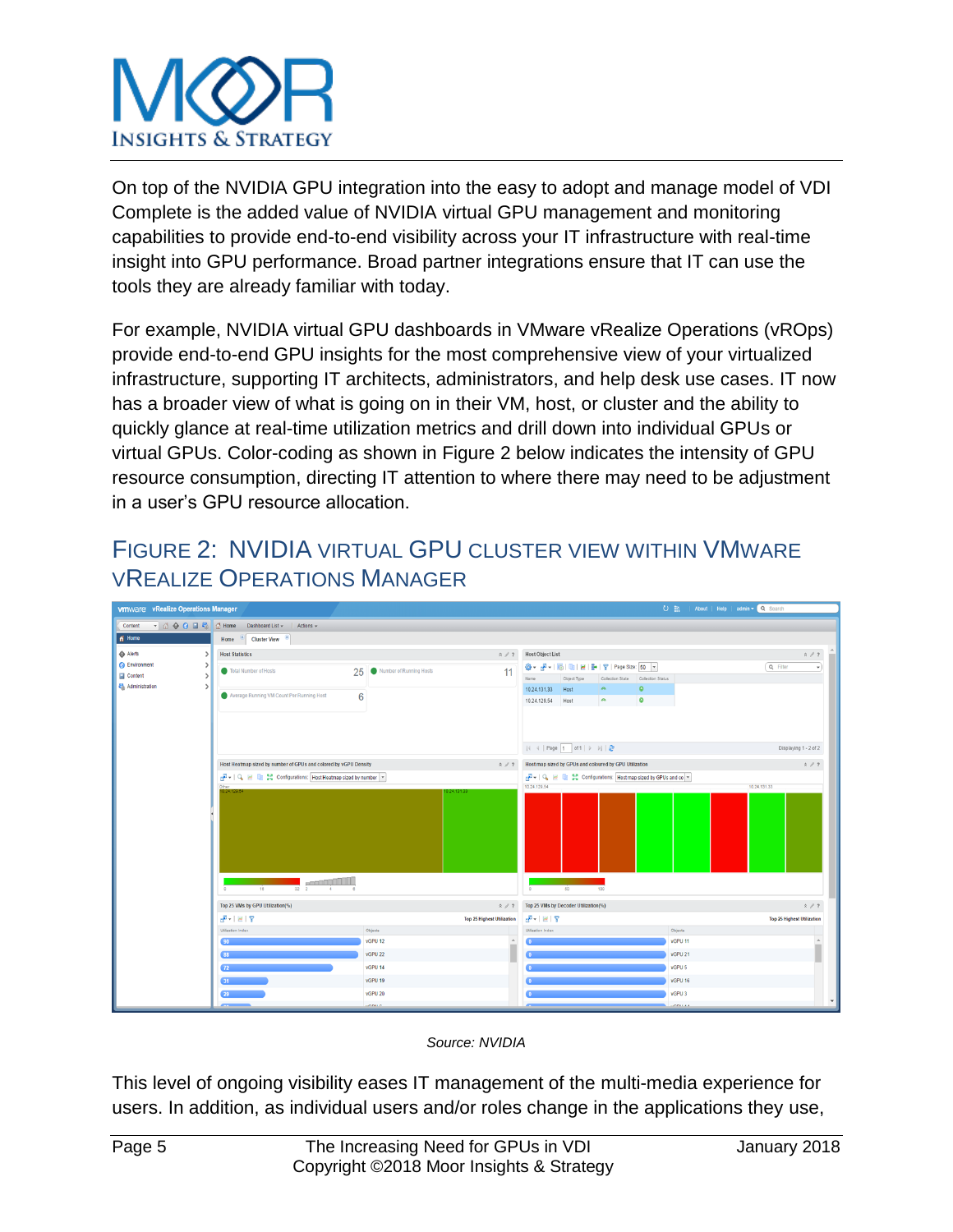

IT can adjust resource allocations to meet their needs based on available capacity before needing to order additional capacity.

From a cost efficiency perspective, the offloading of processing from the CPU to the GPU, combined with the ability to control and maximize utilization of GPU capacity, allows IT to deploy more VDI users on what is otherwise the same compute, network, and storage infrastructure.

## CALL TO ACTION

The performance needs of users have grown substantially based on the increasing use of rich media in common productivity applications, as well as from increased graphics use by Windows 10 and the common knowledge worker applications run on it. In evaluating target roles and organizations for deploying VDI, Moor Insights & Strategy recommends that enterprise IT leaders consider the use of GPUs to address these increased graphics performance needs and deliver a strong user experience necessary to ensure success of VDI deployments.

Moor Insights & Strategy recommends that enterprise IT leaders consider NVIDIA Tesla GPUs with NVIDIA GRID vPC, GRID vApps or Quadro vDWS software within the Dell EMC VDI Complete portfolio for the unique combination of end-to-end solution ease of adoption and management from Dell EMC and the performance and control of graphics acceleration. Dell EMC offers the option of custom VDI solution stacks, for example with alternative options to NVIDIA GPUs and VMware Horizon, which could be of interest to organizations that highly value specific capabilities in those alternatives. It is just tough for the value of any different feature capabilities to override the value of the consolidated single-vendor offer, software tools, and support package from Dell EMC with NVIDIA Tesla GPUs and VMware Horizon.